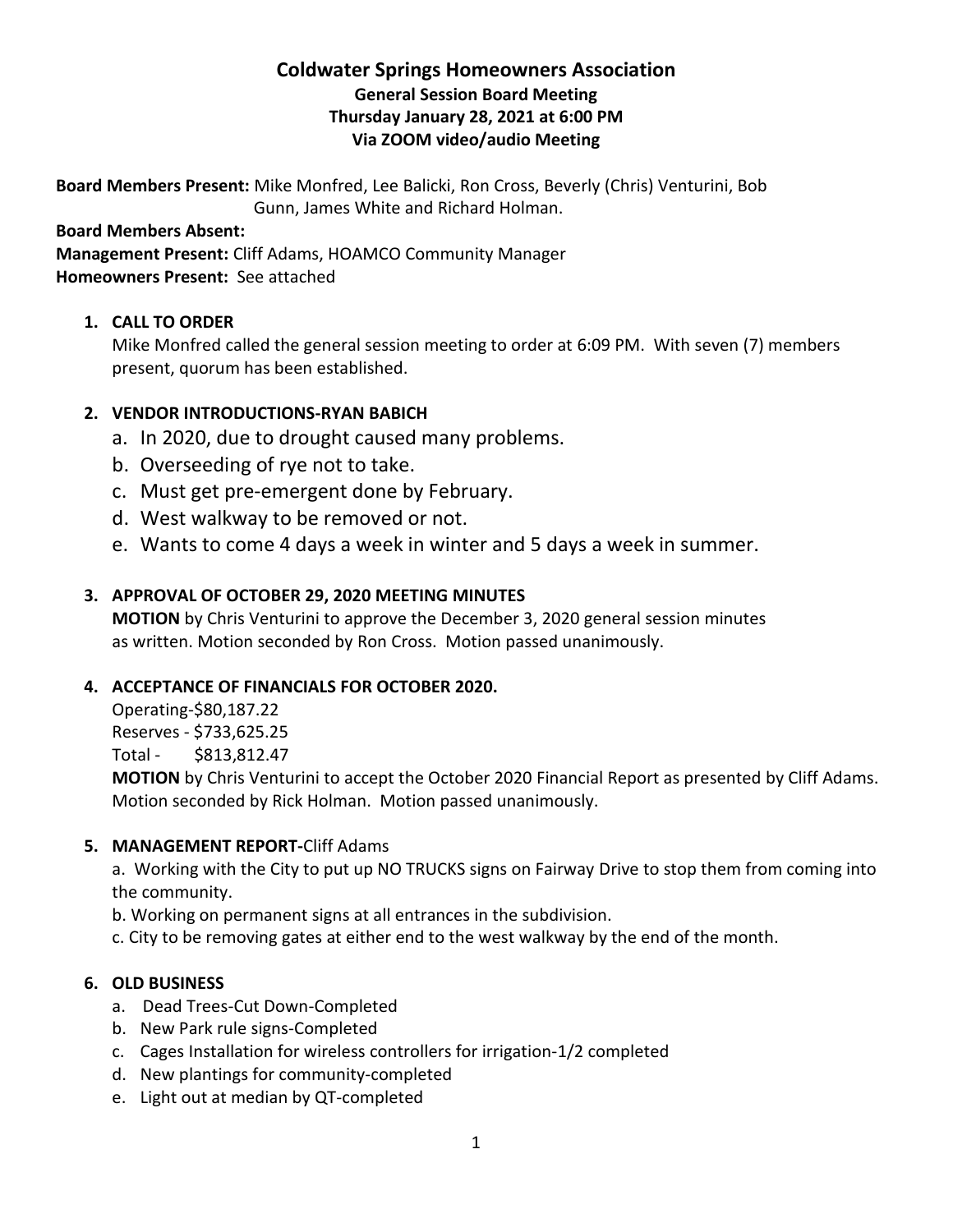# **7. NEW BUSINESS**

- a. New accident to investigate (Fairway Drive and Coldwater Springs)
	- Pending until further investigation and information.
- b. Graffiti along west walkway fixed and more appeared and are leaving for city to fix.
- c. New proposal for Playground fixes and sand.
	- Lee Balicki and James White will walk the playground with Cliff Adams and vendors to see exactly what the bids entail.
- d. Bid for Pre-emergent for the community grass areas **MOTION** by James White to approve the bid for pre-emergent in the amount of \$2422.50. Motion seconded by Lee Balicki. Motion passed unanimously.
- e. Suggestions of added areas of work for Caretaker
	- Trim trees
- f. Revisit Bid to repair the drainage at the main park-TABLED until meeting with Caretaker
	- length of the park needs to be graded.
- g. Bid for Granite Refresh at the School Park-TABLED
- h. Bid for Granite Refresh at the Main park-TABLED
- i. Bid for Sisso Tree Removal
	- Homeowners that wish to keep trees on the common side of wall will be responsible for the root damage to the common wall.

**MOTION** by James White to accept proposal in the amount of \$16,080.00 to remove, grind and drill 16 Sisso trees. Motion seconded by Lee Balicki. Motion passed unanimously.

j. Bid for block wall construction replacing gates for west walkway. **MOTION** by Bob Gunn to accept the proposal from Dickerson Enterprises to remove gates at Coldwater Springs to West Walkway in the amount of \$9,084.00. Motion seconded by James White. Motion passed unanimously.

### **8. COMMITTEE REPORT**

- a. Social-no event scheduled at this time until further notice.
- b. Landscape
- c. Architectural-Travis and Cliff have been approving application requests for archectural and go under advisement with Ron and Chris with other issues.
- d. Safety Patrol-Bob Gunn-December 2020 to January 2021 Vacation/Empty Watch - 7

 Suspicious Persons - 38 Suspicious Vehicle - 41 Open Garage Doors- 172 Bicycle Lane Parking -46 Street Parking Violation - 145 Overnight Street Parking -141 Traffic Violations - 51 Dogs Off Leash - 12 Motorist Assists - 61 Trespass on Golf Course -37 In Park After 10pm - 77 Bicycles Without Lights -24 Warrant Arrest - 2